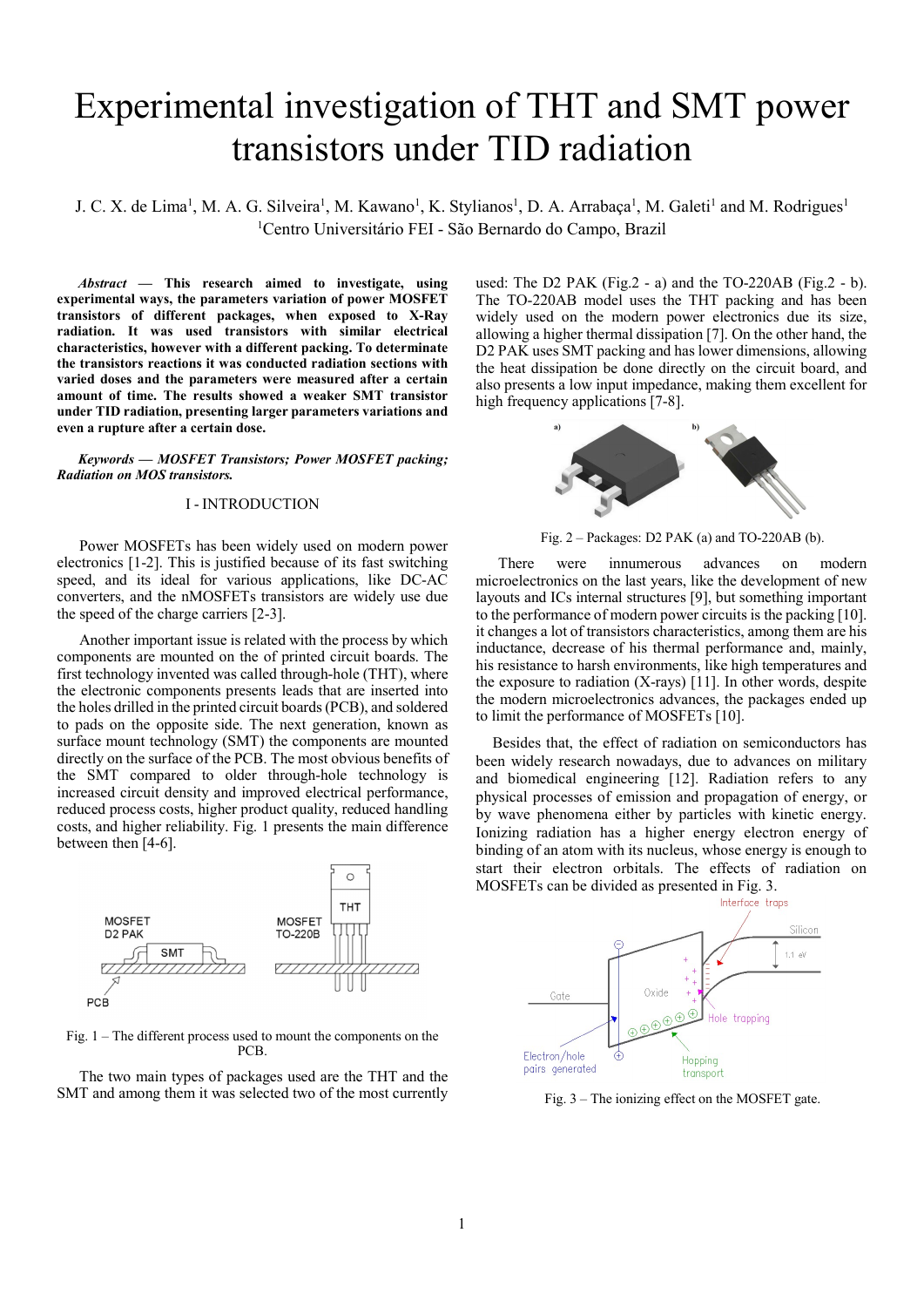The effects of radiation on semiconductors can be divided into:

- Total Ionizing Dose (TID): this occurs when a high-energy particle focuses on the semiconductor structure, being absorbed by photoelectric effect. This is the main effect which causes changes on MOSFET parameters when exposed to radiation [12-13].

- Displacement damage: occurs when an incident particle kicks the silicon on the semiconductor structure out of his valence state and its changes electrical and optics characteristics  $[14]$ .

- Single Event Effects: occurs when a single particle with high energy hits a single point on the semiconductor structure. These kinds of effects are more common on space environments; it is rare on land environments [15].

According to previous studies, the main effect of radiation on MOSFETs is his threshold voltage swift. The transistors show changes on his parameters on relatively low doses, and it can cause permanent failures on sensitive devices [16].

# II - EXPERIMENTAL SETUP AND DEVICE CHARACTERISTICS

To expose the MOSFETs to X-ray radiation it was used the Shimadzu XRD-7000 diffractometer (Fig. 4), with dose rate of 5.75 krad/min. The devices were exposed for 18 minutes, creating a 100 krad total dose, which was accumulate during the study. The diffractometer also provides an effective energy of 10 keV with a 10 mA source. It is worth nothing that it was not made to correct the total dose of radiation absorbed by the epoxy coverage of the devices, but it is estimated that only 20% of the total radiation dose value has really hit the device.

The chosen MOSFETs were selected to be the most common commercially on the power electronics area, and they also needed to have similar electrical characteristics. Tab. 1 presents the main parameters extracted from the datasheet.

For the characterization it was used the Semiconductor Characterization System Keithley 4200. The electrical measures were made about a week after the exposure. It was observed how much the devices reacted to the doses, aiming to compare the packages between them.

|  |  |  | Tab. 1 – Chosen MOSFETs for the study. |  |  |  |
|--|--|--|----------------------------------------|--|--|--|
|--|--|--|----------------------------------------|--|--|--|

| <b>Device</b>           | <b>Description</b>     | <b>Manufacturer</b>     |
|-------------------------|------------------------|-------------------------|
| <b>IRF540N</b><br>(THT) | nMOSFET<br>33A         | International Rectifier |
|                         | 100V                   |                         |
| <b>IRF540Z</b><br>(SMT) | nMOSFET<br>36A<br>100V | International Rectifier |



Fig. 4 – Shimadzu XRD-7000 diffractometer used to radiate the MOSFETs.

# III - RESULTS AND ANALYSIS

#### $A$  – Threshold voltage

The threshold voltage  $(V_T)$  was extracted through second derivative method, as shown in Fig. 5 [17]. An increase on  $V_T$ could be observed for THT devices, although for SMT one the opposite behavior is shown. The accumulation of positive charges trapped in the oxide creates a vertical electric field at the surface of the substrate by attracting electrons to the silicon / oxide interface. The attracted negative charges decrease the concentration of positive charges near the surface of the substrate, which makes it easier to reach the threshold inversion of the substrate, and the visible effect would be to reduce the threshold voltage. Another alternative is the presence of loads at the interface between silicon and gate oxide that could cause this increase on the threshold voltage



Fig. 5 – Threshold voltage extracted for different radiation dose on both package.

B - Gate do drain/source to gate capacitance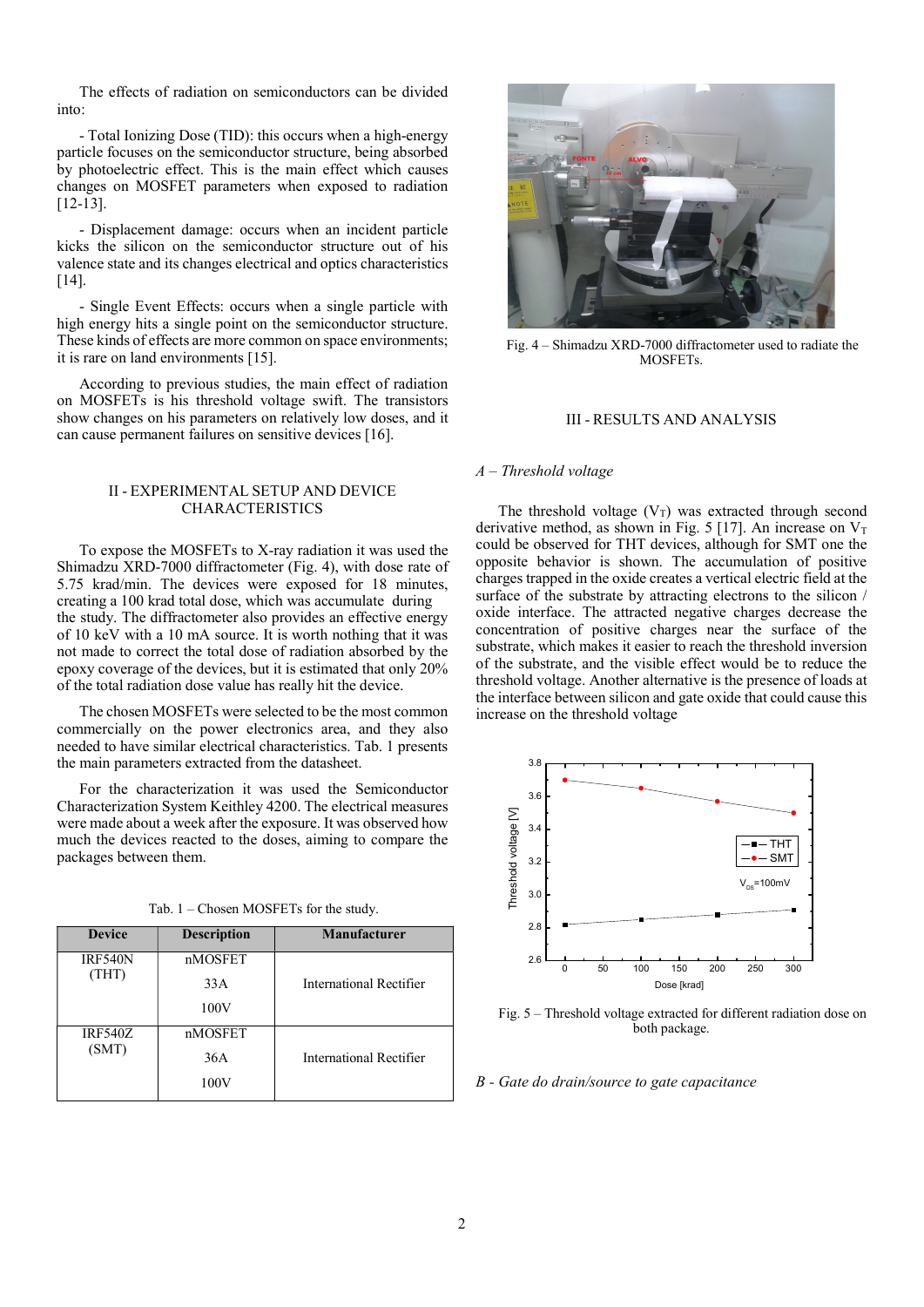The behavior of the capacitance between drain/source to gate depending on the gate voltage was also analyzed, as shown in Fig. 6 below. The measurement was performed between the gate and drain/source electrodes as shown in the inside of the picture with a high frequency 1MHz. Initially, that is possible to observe that SMD package presents larger capacitance. Moreover, the device when spouse to X-Ray can present a reduced gate to drain capacitance.

The gate oxide capacitance  $(C_{ox})$  was extracted at the maximum point of the curve (at  $V_{GS}$ =-5V). For both packages, when the device is exposed to X-Ray an increase on  $C_{ox}$  is seen. Although, devices with SMD package indicate a larger variation on Cox.



Fig.  $6 - (a)$  Gate do drain/source capacitance and (b) gate oxide capacitance as a function of radiation dose.

Fig. 7 presents the bond wires difference between TO220 and  $D^2PAK$  package. TO220 presents low resistance (Rth) when mounted to a suitable heatsink, but the bond wires give significant package resistance, high inductance, poor drain current, and thermal performance unless a heatsink is used.

 D<sup>2</sup>PAK is a surface-mount variant of the TO220 package. The transistor is assembled in the same manner to TO220, but the drain tab and the gate and source pins are modified to make the device suitable for surface mount and reflow soldering directly to a printed circuit board. D2PAK package presents lower package resistance and inductance than TO220 since the drain connection is made via the power-tab instead of TO220 lead [18]. As a result, improved electrical performance usually appears as higher operating speed and frequency for D<sup>2</sup>PAK package. Additionally, surface mounting components shown lower parasitic lead and conductor inductance while improved capacitance, resistance and other performance characteristics.



Fig.  $7 -$ Die package configuration for TO-220 (left) and D<sup>2</sup>PAK (right).

# C - Breakdown voltage

The breakdown voltage  $(B_V)$  is the maximum voltage that the transistor can withstand without damage. From this voltage begins to increase the current between the source and the drain avalanche process, while the gate and the source are short circuited. Fig. 8 shows the drain current as a function of the drain bias for a zero voltage at the gate for THT devices with different dose rate. At the voltage of the abrupt increase on the drain current, it is possible to estimate the breakdown voltage that is around 115 V been in agreement with the datasheet of the devices. A small increase on  $B_V$  was observed as the dose rate is increased (around 1.4% for 300 krad). On Fig. 9 is shown the breakdown voltage behavior for SMT devices with and without radiation. As observed before an increase is seen, but larger than THT devices (around 15.2% for 300 krad).



Fig. 8 – Breakdown voltage behavior for THT.